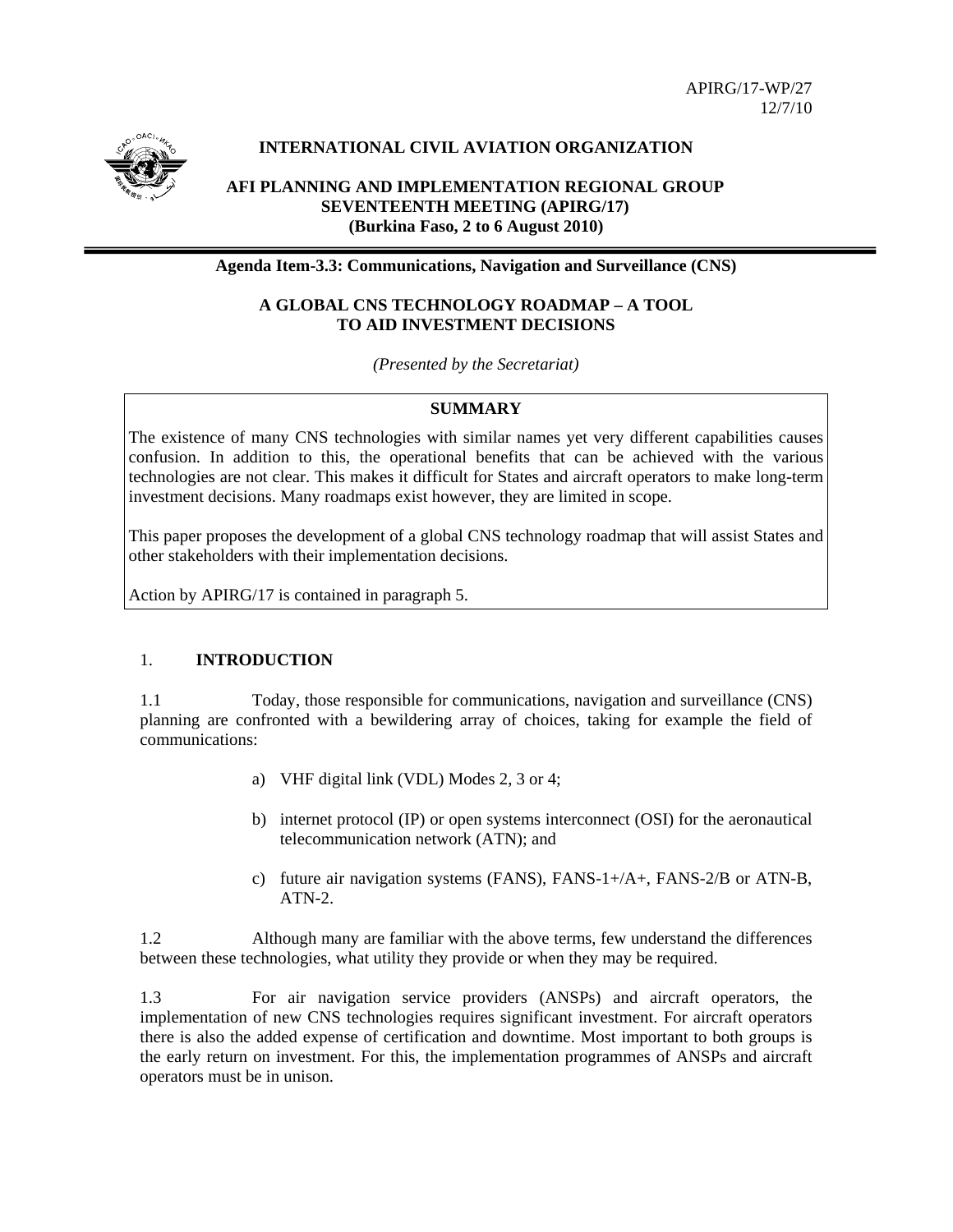1.4 Lacking are clearly stated global requirements that have agreed operational benefits with defined timelines for implementation. This makes long-term investment agreements and decisions difficult for States. These decisions are critical as advanced capabilities like 4Dtrajectory and System-Wide Information Management (SWIM) will depend on advanced CNS technologies.

1.5 This paper points out areas where certainty is lacking and proposes the development of a global CNS technology roadmap to provide the needed certainty for States and all aviation stakeholders.

# 2. **EXAMPLES OF UNCERTAINTY**

2.1 In order to support the above points, a number of examples where uncertainty will hinder CNS implementation are given. The area of aeronautical communications provides the following.

### 2.2 **Technologies**

2.2.1 In the late 1980s, ICAO initiated the development of the Aeronautical Telecommunications Network (ATN) using the available technology at the time, known as open systems interconnect (OSI). Although some elements of ATN were implemented, it was never globally deployed or offered in its final form by aircraft manufacturers.

2.2.2 In the mid-1990s IP became the global standard. ICAO recognized this and Amendment 83 to Annex 10 — *Aeronautical Telecommunications* was adopted, offering two technical options for the ATN: one using OSI and the other using IP. Today OSI-based communications systems are becoming obsolete.

## 2.2.3 **ATS message handling system (AMHS)**

2.2.3.1 AMHS connectivity is being implemented by some States using OSI, while others are using IP. Complex gateways are available which convert between OSI and IP. The proposed roadmap would show how and when such solutions should be employed.

### 2.2.4 **Air-ground communications**

2.2.4.1 ICAO Standards exist for both OSI and the IP versions of VHF air-ground data link communications. Today only OSI is used and avionics manufacturers have no plans to develop IP-based equipment in the near future.

2.2.4.2 States are encouraged to implement the ATN using IP wherever possible for ground-ground communications but not, as explained above, for air-ground communications. More complex gateways will be the interim solution to link the mixed protocols of an IP-based ground infrastructure to an OSI-based air/ground infrastructure.

2.2.4.3 Airport surface communications data link systems based on IPs are planned for 2014. Additionally, future satellite systems for aeronautical telecommunications will be IP-based.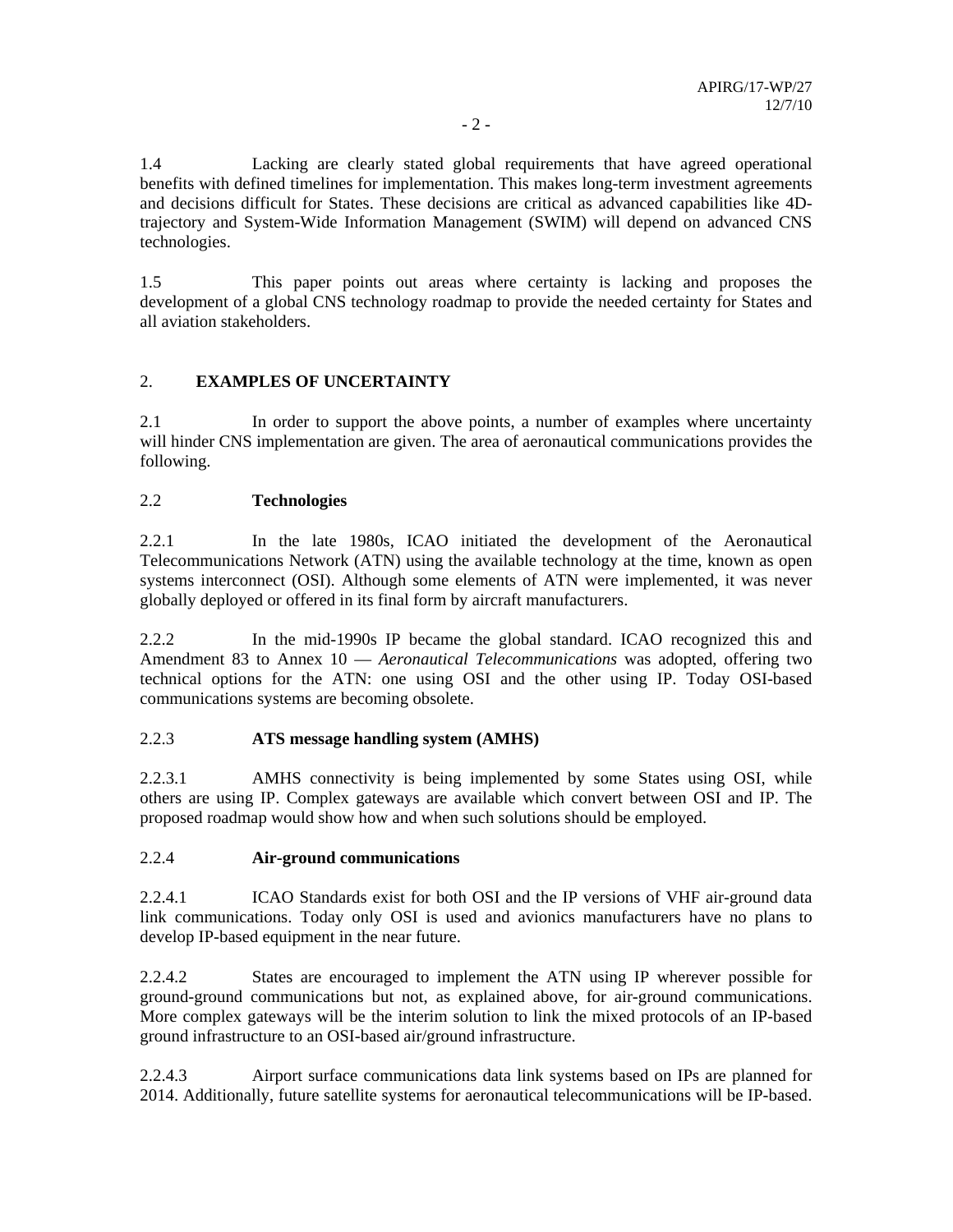VHF data link, on the other hand, has no choice but to continue to be based on OSI until late in this decade. This system will be used in parallel with various IP-based communications links.

2.2.4.4 How States and regions will manage this and how long this situation will last is unknown at this time. A transition roadmap is needed to address these questions.

### 2.3 **Terminology**

2.3.1 Air-ground data link can be supported by various systems, i.e; FANS-1/A; FANS-1+/A+; FANS-2/B; ATN/OSI, ATN/IPS, etc. These are not interoperable systems.

2.3.2 Some systems may share protocols but have different functions. Others may have the same function but use different communications protocols. Airlines and aircraft manufacturers require clear guidance and business plans on how to equip international fleets. Clarity is needed for international aviation planning. This too, is a goal of the proposed roadmap.

### 3. **NEED FOR AN ICAO CNS TECHNOLOGY ROADMAP**

3.1 Numerous CNS "roadmaps" have been produced, however, these tend to have a limited focus and lack international agreement, for example, airframe manufacturers have developed avionics-focussed roadmaps; and the US Federal Aviation Administration and EUROCONTROL have developed roadmaps for their specific projects, ie; Data Comm and LINK 2000+.

3.2 A global roadmap applicable to international aviation as a whole, that informs all States of the prospective capabilities of aircraft and also the implementation programmes of progressive ATS providers is missing. Benefits of this roadmap would include:

- a) predictable implementation with early achievement of operational benefits and returns on investment and;
- b) widespread deployment, which will ease transition issues.

3.3 The latter point is especially important as lengthy transition periods increase costs for aircraft operators and ANSPs given that dual systems must be supported either in the air or on the ground. Idle equipment in the air or on the ground generates costs with no forthcoming benefits.

3.4 Timelines will not be the same for all States and regions. A paper-based roadmap with multiple timelines will be confusing and difficult to interpret. An interactive means of presenting information that is applicable to all stakeholders, States or regions is needed. ICAO has the capability to produce such an online, interactive, graphics-based, information tool.

- 3.5 Such an interactive roadmap should address:
	- a) who it applies to an ANSP, aircraft operator, airframe manufacturer;
	- b) where it applies which State, region or flight information region;